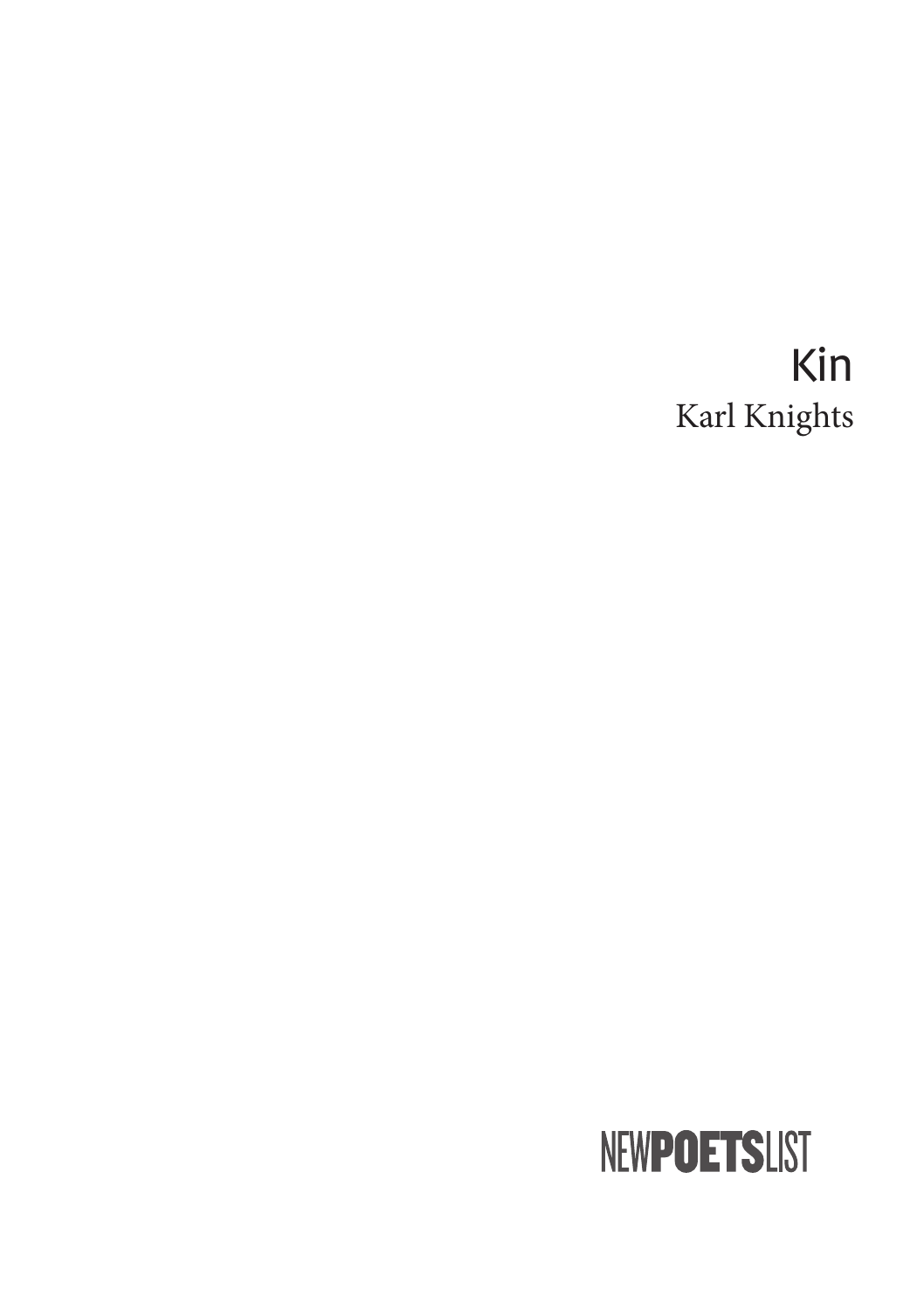# the poetry business

Published 2022 by New Poets List An imprint of The Poetry Business Campo House, 54 Campo Lane, Sheffield S1 2EG

Copyright © Karl Knights 2022 All Rights Reserved

ISBN 978-1-914914-28-7 eBook ISBN 978-1-914914-29-4 Typeset by The Poetry Business Printed by Biddles, Sheffield

Smith|Doorstop Books are a member of Inpress: www.inpressbooks.co.uk

Distributed by IPS UK, 1 Deltic Avenue, Rooksley, Milton Keynes MK13 8LD

The Poetry Business gratefully acknowledges the support of Arts Council England.

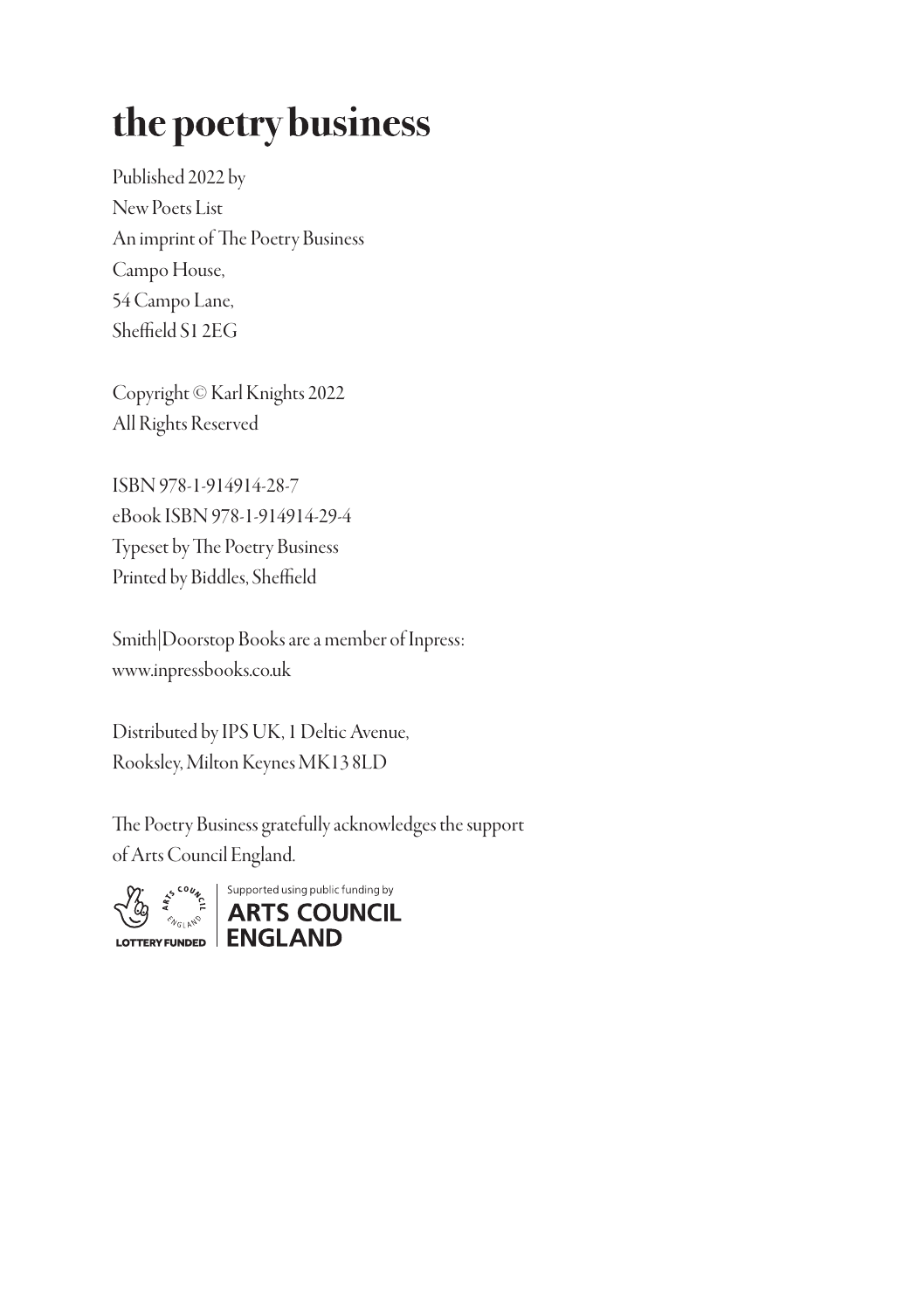### Contents

| 7  | <b>Growing Pains</b>                           |
|----|------------------------------------------------|
| 8  | I Have a Literal Mind                          |
| 9  | A Speech Impediment                            |
| 10 | The Difference Between a Dog and a Biscuit Tin |
| 11 | How to Wheel                                   |
| 12 | Pushing My Sister                              |
| 13 | My Wards                                       |
| 15 | <b>First Meeting</b>                           |
| 16 | Physio                                         |
| 18 | The Spastic's Guide to Sex                     |
| 19 | Adulting                                       |
| 21 | Appointment in Clinic K                        |
| 22 | Kin                                            |
| 23 | Keeping Up                                     |
| 24 | Arthur Honeyman's Birthday, 3am 1970           |
| 25 | Hospital Coffee                                |
| 26 | The Night Before My PiP Tribunal I See My Dead |
| 28 | Dear Legs                                      |
|    |                                                |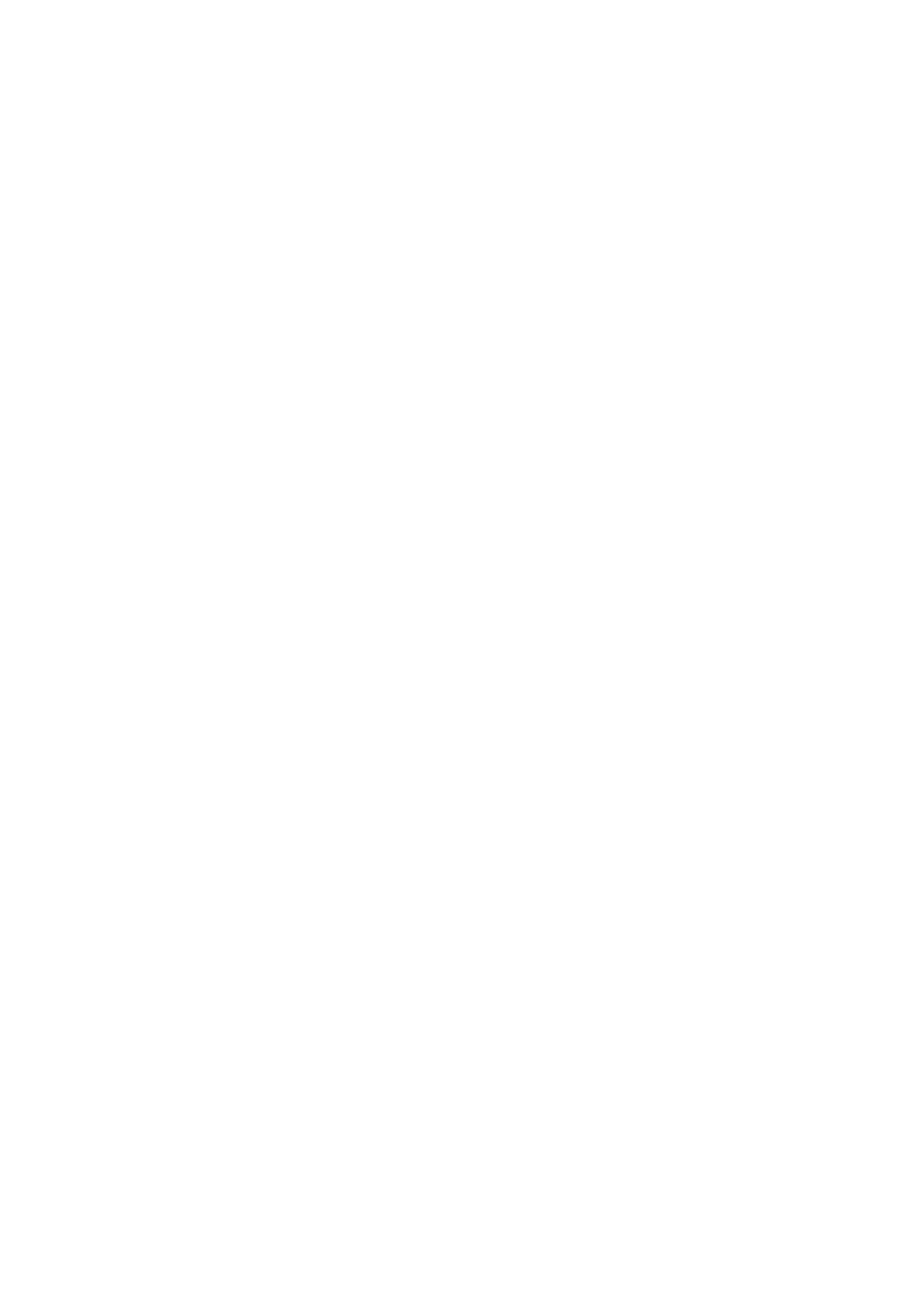*For all my kin*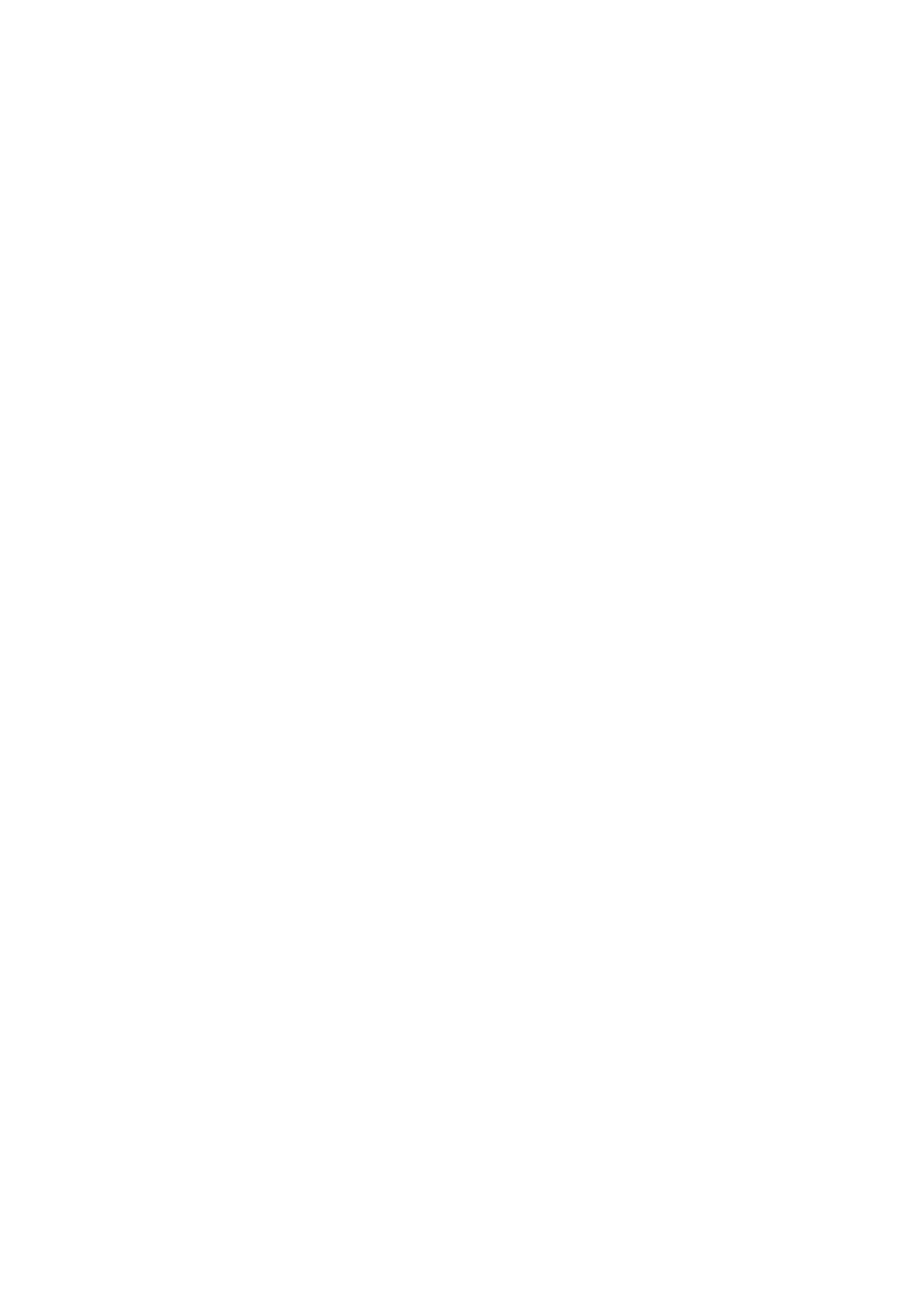### *Growing Pains*

I didn't know I was disabled. I thought everyone went home and sat in their wheelchairs.

\*

\*

The extra pair of boxers and trousers in the back of my school bag.

A fight in the playground, he kicks my leg, hits the splint. I smile.

The black woman in the mobility scooter ruffled my spiky hair. She was the first to see me, not the chair.

\*

\*

\*

\*

\*

The old man in the electric wheelchair joking outside the hospital toilets 'Don't go taking this for a ride.'

My parents give me a bear with a lab coat and thermometer from the hospital gift shop.

The first kiss and she says 'I'm surprised you can kiss.'

'Why do you like the hospital?' 'Nobody stares at me here.'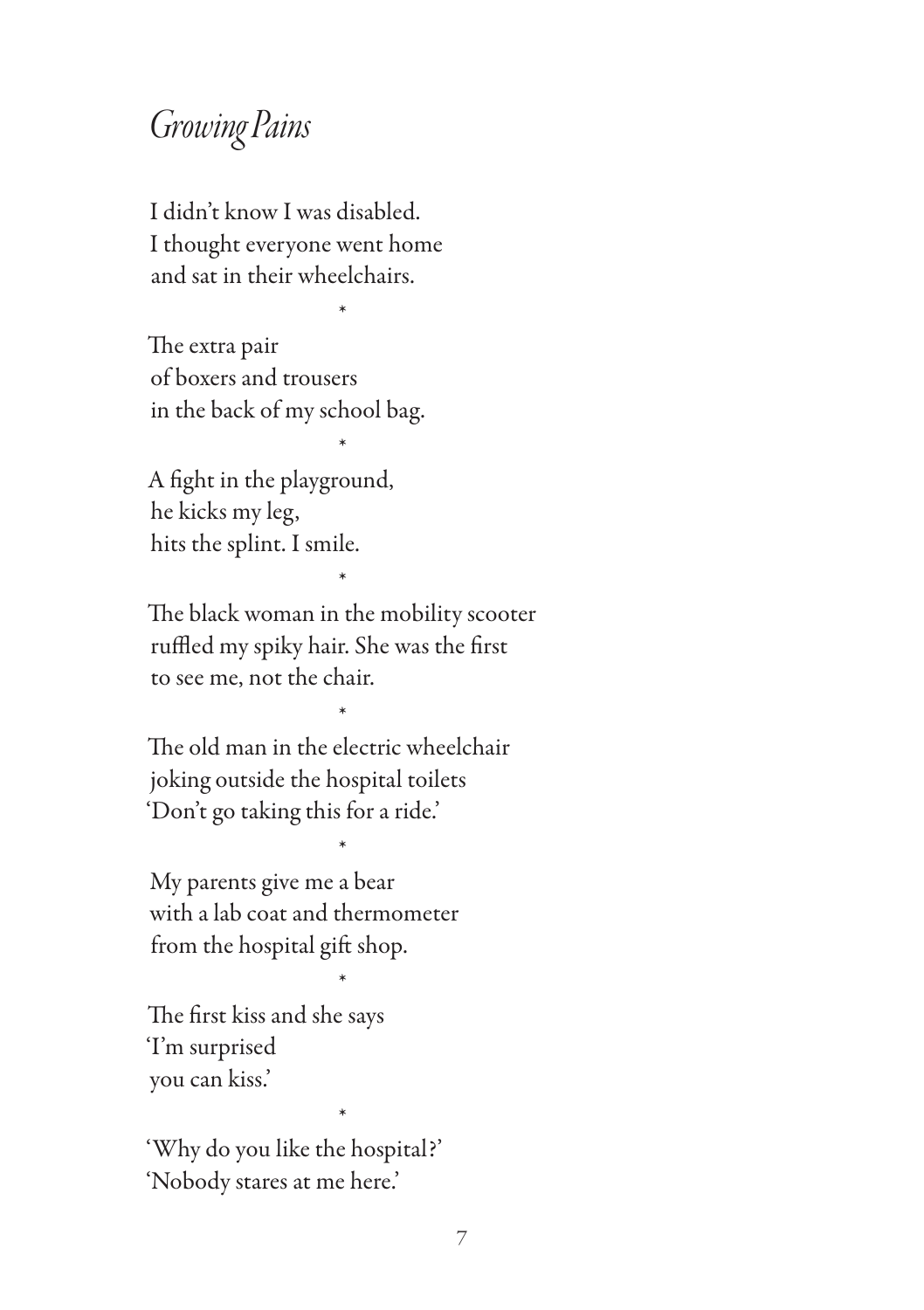### *I Have a Literal Mind*

Dad tells me to pull my socks up and I yank them till they rip.

A teacher says take a seat, I pick up the chair and walk out.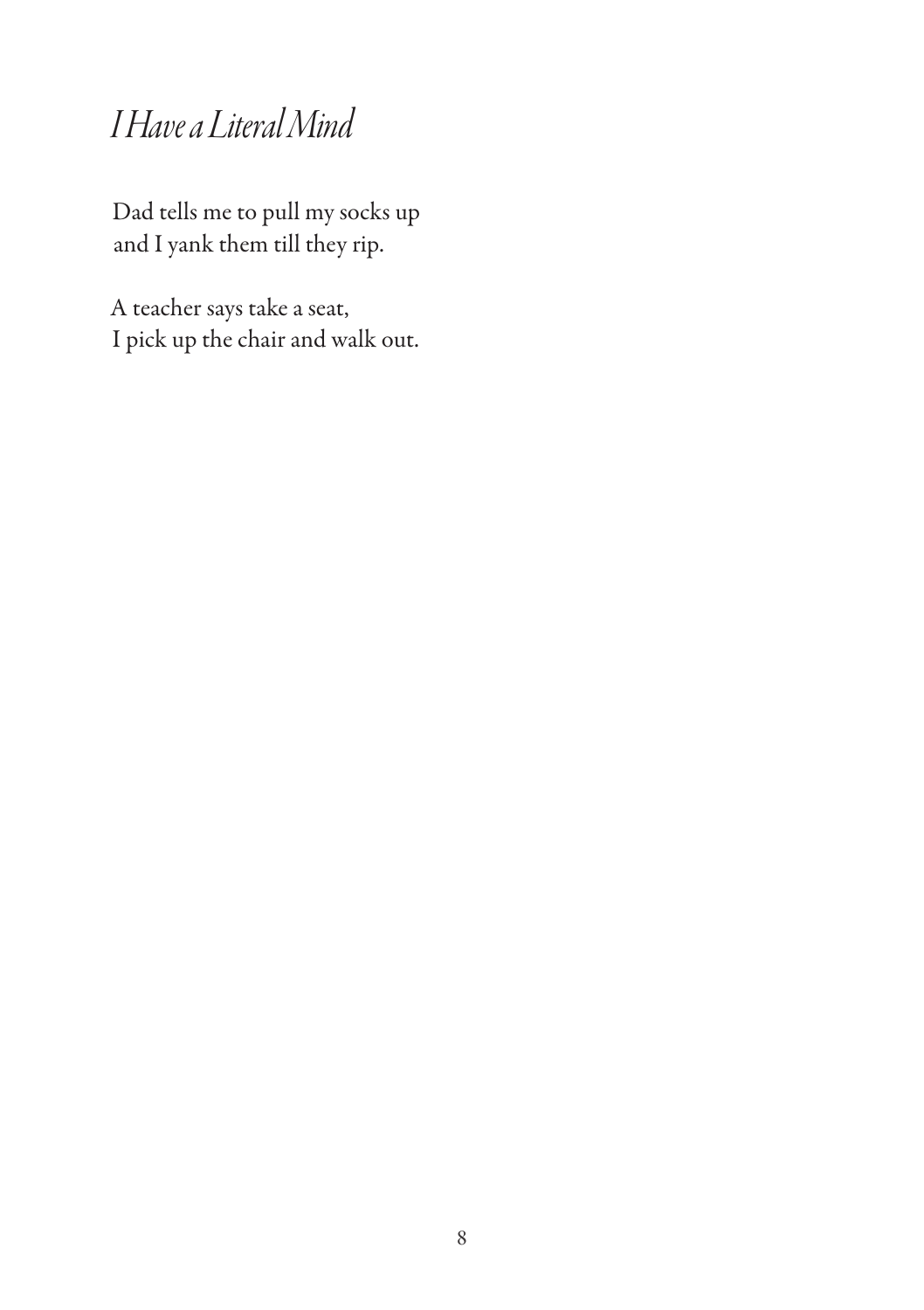## !*e Di*"*erence Between a Dog and a Biscuit Tin*

It's Boxing Day and I'm nearly ten and a half. I got the camouflaged Action Man for Christmas. I told Mum I wanted to open it on my own, but my special scissors won't cut the plastic. Just as I start to stick my tongue out and sweat, Mum calls my name from the front room. I shuffle down the stairs on my bum. Mum says I should use the stairlift. She taps me on the shoulder and says 'Look at the telly! This film's got a boy like you. See? He even flaps his hands like you. He's called Kyle.' On the screen a man and a woman stand in a kitchen that looks bigger than ours. Her scarf is the same colour as my blue badge. The man rubs his face with his big hands and says *Whatever happened Nic, whatever happened to us? Kyle happened*. Mum tells me to pay attention but the screen's too bright. The man is now standing in front of a house that posh people have. He shouts too loudly, *For God's sake it's autism, he doesn't know what lo*v*e is. He can't tell the difference between a dog and a biscuit tin*. Mum pulls my hands from my ears and points toward the person she thinks I am.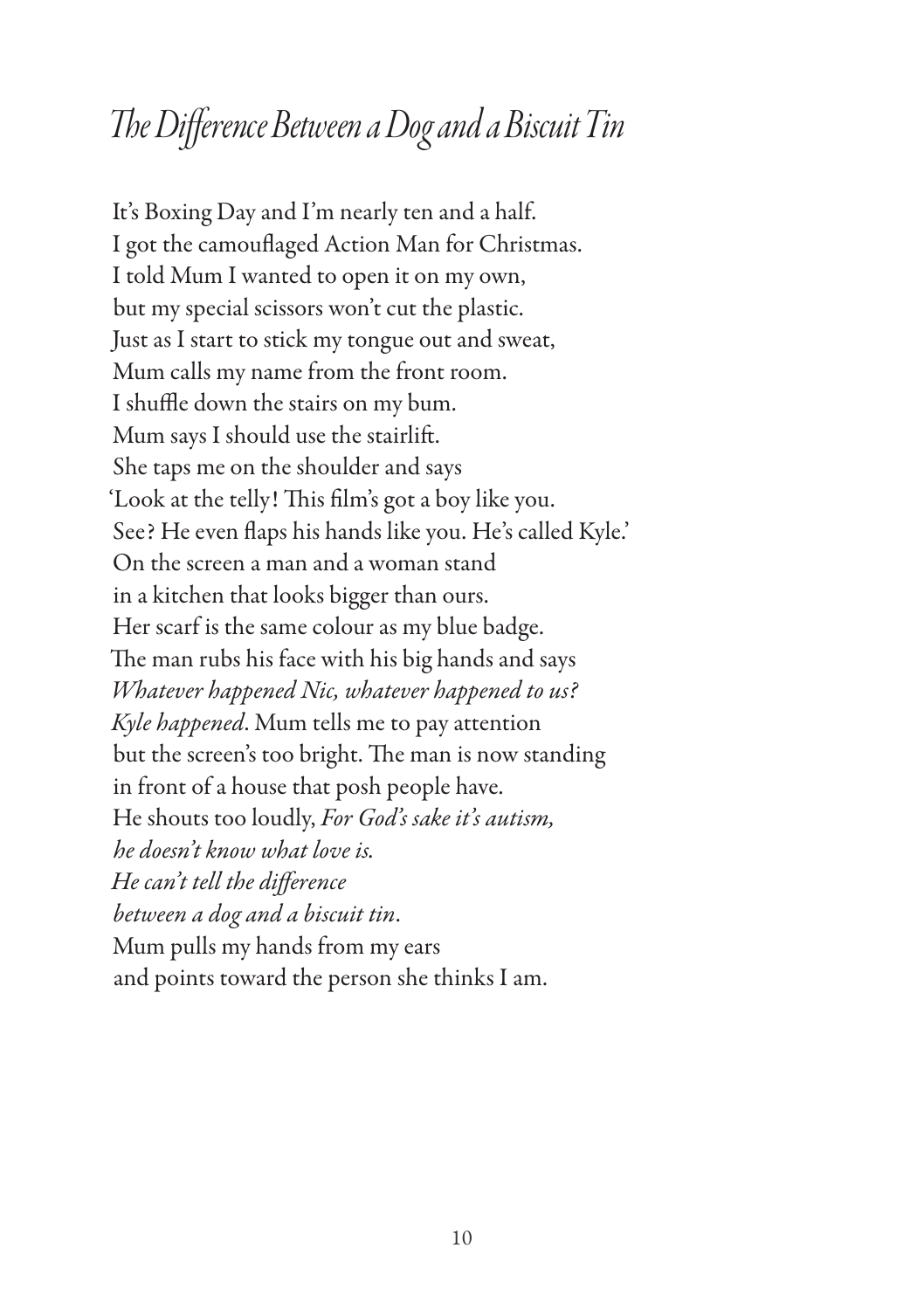#### *Notes*

'Kin' owes a debt to Ona Gritz' wonderful poem, 'We Are Everywhere', which appears in her debut full collection, *Geode* (Main Street Rag: 2014).

'The Spastic's Guide to Sex' couldn't have existed without Jillian Weise's poem, 'The Amputee's Guide to Sex'. Thank you to Weise, and to the hundreds of disabled poets who have made my work possible.

'The Night Before My PiP Tribunal I See My Dead' is for all my friends who died benefit-related deaths. It is estimated that over 120,000 people have died as a result of austerity. At least sixty-nine suicides have been linked to the Department of Work and Pensions. In 2016, the UN reported that the Tories had created a 'human catastrophe' which has led to 'grave and systematic' violations of disabled people's human rights. At the time of writing, there is a call for a public enquiry into benefit-related deaths. If you want to know more about how it feels to exist as a disabled person in Tory Britain, I would recommend the following three books. They're heartbreaking but necessary reads:

- Stef Benstead, *Second Class Citizens:* #*e Treatment of Disabled People in Austerity Britain* (Centre for Welfare Reform: 2019)
- Frances Ryan, *Crippled: Austerity and the Demonization of Disabled People* (Verso Books: 2019)

Ellen Clifford, *The War on Disabled People: Capitalism, Welfare, and the Making of a Human Catastrophe* (Zed Books: 2020)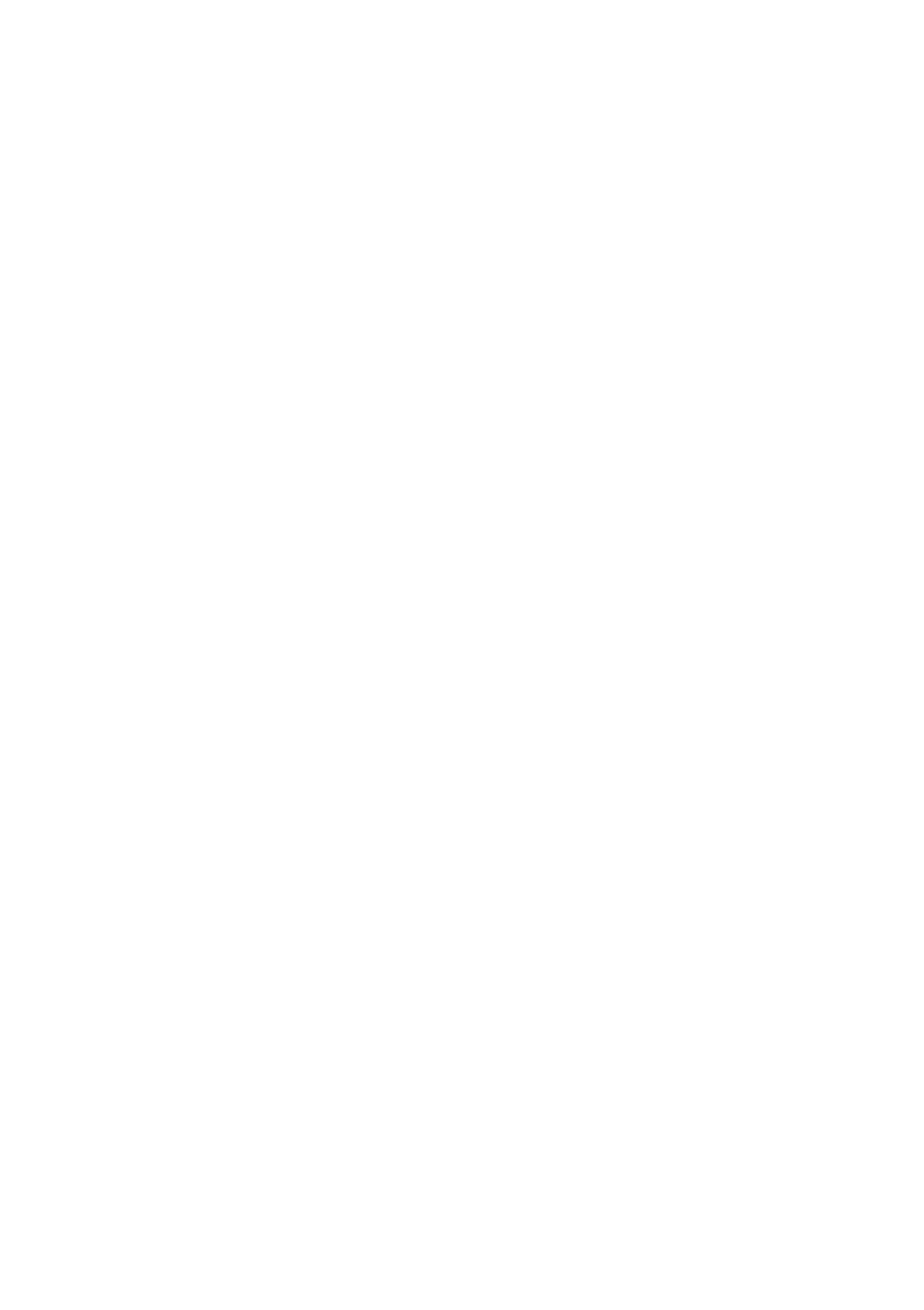## *Acknowledgements*

My thanks to the editors of the following magazines and anthologies where some of these poems first appeared, often in earlier versions: *The Dark Horse*, !*e North, Sick Magazine, Zoomglossia,* and *We've Done Nothing Wrong, We've Nothing to Hide:* !*e Verve Anthology of Diversity Poems*.

An earlier version of 'How to Wheel' won third prize in Verve's 2020 Poetry Competition, on the theme of diversity. Thank you to Andrew McMillan for judging the competition and editing the subsequent anthology. Thanks to Stuart Bartholomew for running Verve with such cool, unrattled aplomb. 'I Have a Literal Mind' was a poster in the loos of the Cut Arts Centre. Thanks to the Poetry People for producing the poster, and to the Cut for putting poetry on the walls.

My deepest thanks to Gerry Cambridge, who saw many of these poems in their more unruly versions, and provided immensely helpful edits and commentary.

In the early days of the pandemic, Liz Berry offered to send writing prompts to people who were shielding. Her prompt booted me into writing 'Dear Legs'. The poem simply wouldn't have existed without Berry's gentle nudge in the right direction, and without that prompt, this book wouldn't have an ending.

If it wasn't for a writing workshop that I attended in Year 10, I would never have picked up a pen at all. Thank you to Dean for leading that workshop, and to the Leiston High English Department for bringing a bunch of rural kids to poetry.

Thank you to Dean and Naomi, who commented on these poems at every stage of their development. You both suffered through many, many truly awful poems from me to get to this point. You both saw the potential in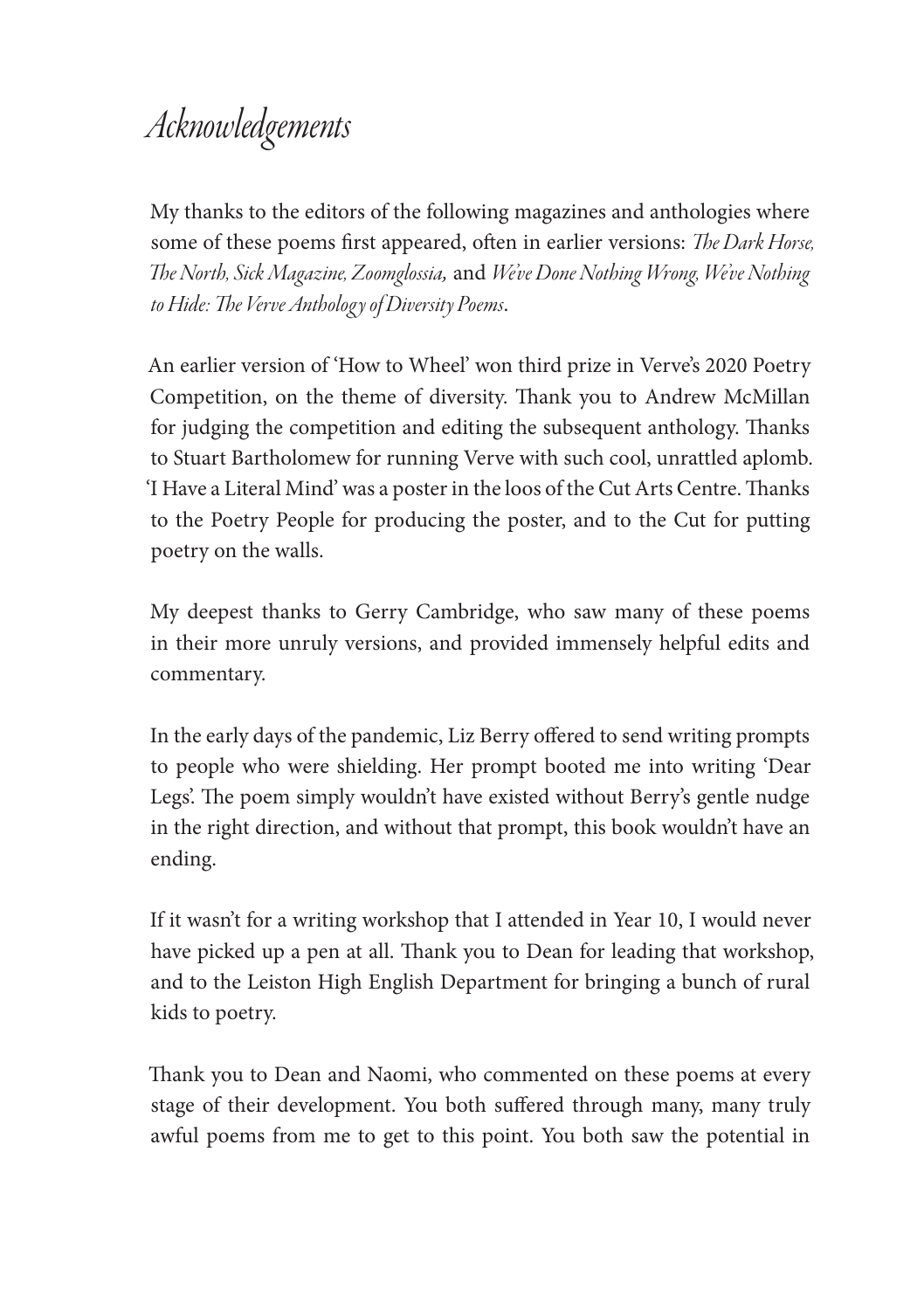strangulated drafts. For as long as I've been a poet, you've both supported my work. I'm always grateful that you two saw something worth persevering with in my poems. Thanks isn't a big enough word.

Many generous hearts were instrumental in making me the person who could write these poems. To Ms. Humphrey, the best SENCO anyone could ask for. 'First Meeting' is as much your poem as it is mine. To Mr. Kennedy, for making detention the first place where I could think. To Miss Kenny, Ms. Smith, and the entire Leiston High English Department, for encouraging me, always. You all said I would have a book one day, and it seems you were right! This one's for you.

Cheers to Dave, even though we never talked about poetry, our many coffees laid the groundwork for these poems.

A great deal of these poems began in the Cut Loose writing workshop, run by Michael Laskey and Dean Parkin. Thank you to Michael and Dean for creating such a rich, generative space for writing, and cheers to the Cut, for being such a vibrant local hub of poets and artists.

All the poems collected here have benefited from the keen, careful and thorough criticism of the East Suffolk Writing Workshop Group. These poems would have been baggier, shoddier pieces of work without your help. Thank you all for helping me be the best poet I can be.

Thank you to the many people who read this manuscript and offered extensive commentary: Michael, Dean, Naomi, Lucy, Steve, Polly, Hannah, Rob, Flo, Elspeth, Martin and Clive. Regardless of whether I took your suggestions on board or not, all your comments helped me know the poems better. Thank you all for your deep engagement with these small poems.

I'm grateful to everyone at The Poetry Business for bringing this pamphlet into being. I owe a debt of thanks to David Wheatley, Andrew McMillan, Joanne Limburg, Amy Mackelden, Raymond Antrobus and Ilya Kaminsky for taking the time out to say lovely things about this titchy book. Thank you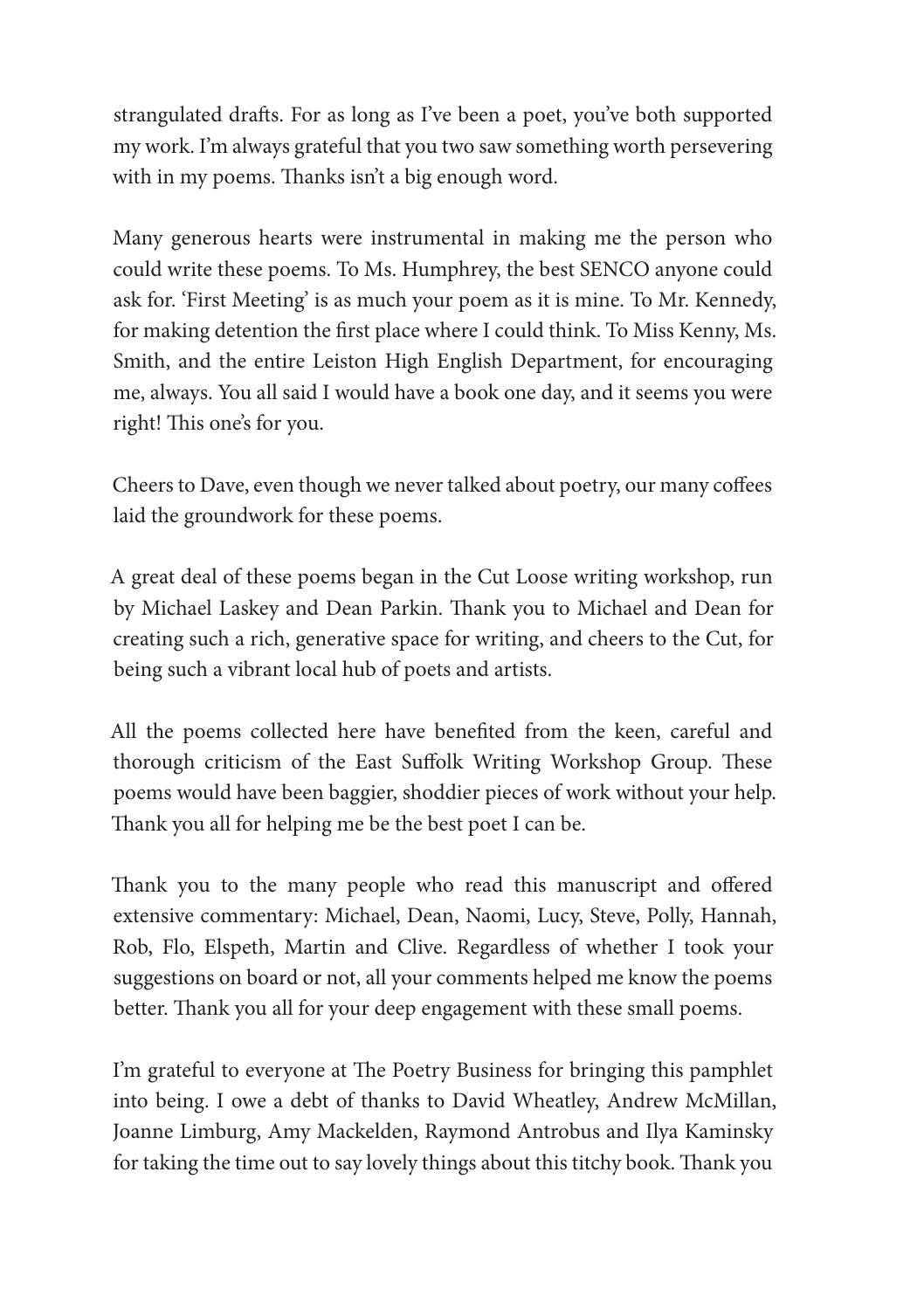to Kim Moore for seeing something in my little poems, and for judging the New Poets Prize amidst a global pandemic.

Thank you all, dear generous hearts. None of this would have been possible without you.

Finally, thank you, dear reader. A poem is only complete when it finds a reader. Thank you for completing these poems.